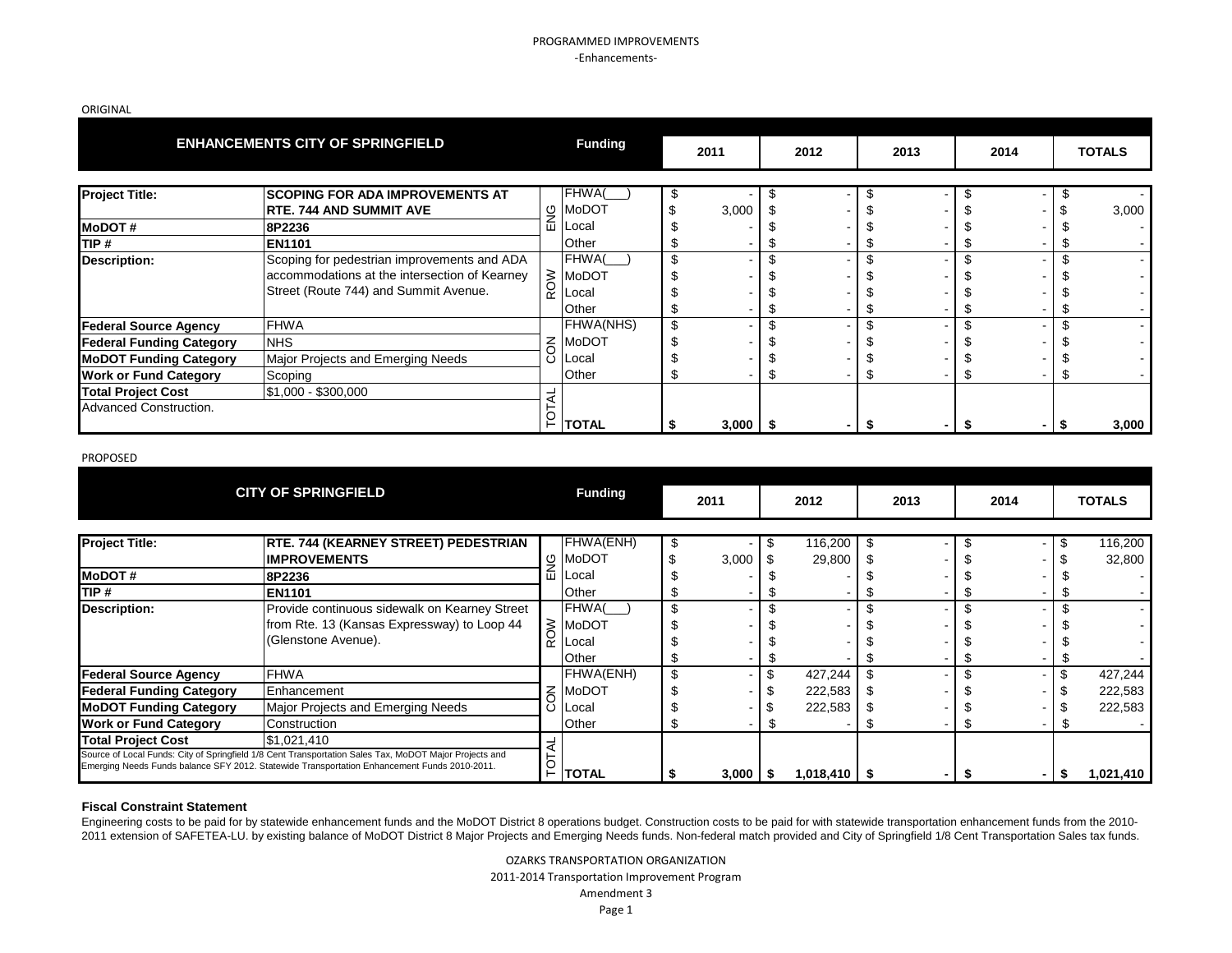# **FINANCIAL SUMMARY** - Enhancements -

### **YEARLY SUMMARY**

| <b>PROJECT</b> |                    |             |             | <b>Federal Funding Source</b> |                |                |     |               | <b>MoDOT</b> |                         | Local       | Other       |           | <b>TOTAL</b> |
|----------------|--------------------|-------------|-------------|-------------------------------|----------------|----------------|-----|---------------|--------------|-------------------------|-------------|-------------|-----------|--------------|
|                | <b>Enhancement</b> | <b>SRTS</b> |             | <b>RTP</b>                    |                | STP-U          | STP |               |              |                         |             |             |           |              |
| <b>EN0606</b>  | 195,200<br>\$      |             |             |                               |                |                |     |               |              | \$                      | 62,800      |             | \$        | 258,000      |
| <b>EN0707</b>  | 227,916<br>\$      |             |             |                               |                |                |     |               |              | \$                      | 65,584      |             | \$        | 293,500      |
| EN0711         | \$<br>291,036      |             |             |                               |                |                |     |               |              | \$                      | 77,364      |             | \$        | 368,400      |
| <b>EN0802</b>  | \$<br>480,000      |             |             |                               |                |                |     |               |              | \$                      | 120,000     |             | \$        | 600,000      |
| <b>EN0808</b>  | \$<br>489,600      |             |             |                               |                |                |     |               |              | \$                      | 122,400     |             | \$        | 612,000      |
| <b>EN0809</b>  | \$<br>58,000       |             |             |                               | \$             | 106,000        |     | \$            | 296,000      |                         |             |             | \$        | 460,000      |
| <b>EN0817</b>  | \$<br>364,800      |             |             |                               |                |                |     |               |              | \$                      | 91,200      |             | \$        | 456,000      |
| EN0818         | \$<br>268,800      |             |             |                               |                |                |     |               |              | \$                      | 67,200      |             | \$        | 336,000      |
| EN0906         | \$<br>73,000       |             |             |                               |                |                |     |               |              | \$                      | 18,250      |             | \$        | 91,250       |
| EN1002         |                    |             |             |                               | \$             | 50,000         |     |               |              | \$                      | 12,500      |             | \$        | 62,500       |
| <b>EN1006</b>  |                    | \$          | 20,812      |                               |                |                |     |               |              |                         |             |             | \$        | 20,812       |
| EN1008         |                    | \$          | 7,700       |                               |                |                |     |               |              |                         |             |             | \$        | 7,700        |
| <b>EN1101</b>  |                    |             |             |                               |                |                |     | \$            | 3,000        |                         |             |             | \$        | 3,000        |
| EN1102         |                    |             |             |                               |                |                |     | \$            | 3,000        |                         |             |             | \$        | 3,000        |
| EN1103         |                    |             |             |                               | \$             | 16.800         |     |               |              | \$                      | 4,000       |             | \$        | 20,800       |
| <b>EN1104</b>  |                    |             |             |                               | \$             | 8,000          |     |               |              | \$                      | 2,000       |             | \$        | 10,000       |
| EN1105         |                    |             |             |                               | \$             | 2,000          |     |               |              | \$                      | 400         |             | \$        | 2,400        |
| <b>EN1106</b>  | \$<br>119,840      |             |             |                               |                |                |     |               |              | \$                      | 29,960      |             | \$        | 149,800      |
| <b>EN1107</b>  | \$<br>25,078       |             |             |                               |                |                |     |               |              | $\overline{\mathbf{e}}$ | 6,269       |             | \$        | 31,347       |
| <b>EN1108</b>  | \$<br>147,232      |             |             |                               |                |                |     |               |              | \$                      | 36,808      |             | \$        | 184,040      |
| EN1109         | \$<br>353,395      |             |             |                               |                |                |     |               |              | \$                      | 88,349      |             | \$        | 441,744      |
| <b>EN1110</b>  | \$<br>256,000      |             |             |                               |                |                |     |               |              | \$                      | $60,000$ \$ | 4,000       | \$        | 320,000      |
| <b>EN1111</b>  | \$<br>200,000      |             |             |                               |                |                |     |               |              | \$                      | 47,500 \$   | 2,500       | -\$       | 250,000      |
| <b>EN1112</b>  | \$<br>100,000      |             |             |                               |                |                |     |               |              | \$                      | 25,000      |             | \$        | 125,000      |
| <b>EN1113</b>  | \$<br>216,000      |             |             |                               |                |                |     |               |              | \$                      | 54,000      |             | -\$       | 270,000      |
| <b>EN1114</b>  | \$<br>199,967      |             |             |                               |                |                |     |               |              | \$                      | 24,992 \$   | 25,000      | <b>\$</b> | 249,959      |
| <b>TOTAL</b>   | $\mathfrak{L}$     |             | $28,512$ \$ |                               | $\mathfrak{L}$ | $182,800$ \ \$ |     | $\sqrt[6]{3}$ | $302,000$ \$ |                         |             | $31,500$ \$ |           | 5,627,252    |

**FY2012**

| I I ZU I Z     |             |             |                               |       |            |              |              |       |              |
|----------------|-------------|-------------|-------------------------------|-------|------------|--------------|--------------|-------|--------------|
| <b>PROJECT</b> |             |             | <b>Federal Funding Source</b> |       |            | <b>MoDOT</b> | Local        | Other | <b>TOTAL</b> |
|                | Enhancement | <b>SRTS</b> | <b>RTF</b>                    | STP-U | <b>STP</b> |              |              |       |              |
| <b>EN1101</b>  | 543,444     |             |                               |       |            | 252,383      | 222,583      |       | 1,018,410    |
| EN1102         |             |             |                               |       |            | 537,000      |              |       | 537,000      |
| <b>TOTAL</b>   | 543,444     |             |                               |       |            | 789,383 \$   | $222,583$ \$ |       | 1,555,410    |

**FY2014**

| <b>PROJECT</b> |                    |             | <b>Federal Funding Source</b> |       |                  | <b>MoDOT</b>   | ∟ocal | Other | <b>TOTAL</b> |
|----------------|--------------------|-------------|-------------------------------|-------|------------------|----------------|-------|-------|--------------|
|                | <b>Enhancement</b> | <b>SRTS</b> | <b>DTD</b><br>. .             | STP-U | <b>CTI</b><br>ЭI |                |       |       |              |
| <b>EN0809</b>  |                    |             |                               |       | 1.600<br>361     | (361,600)      |       |       |              |
| <b>TOTAL</b>   |                    |             |                               |       | 361,600          | $(361,600)$ \$ |       |       |              |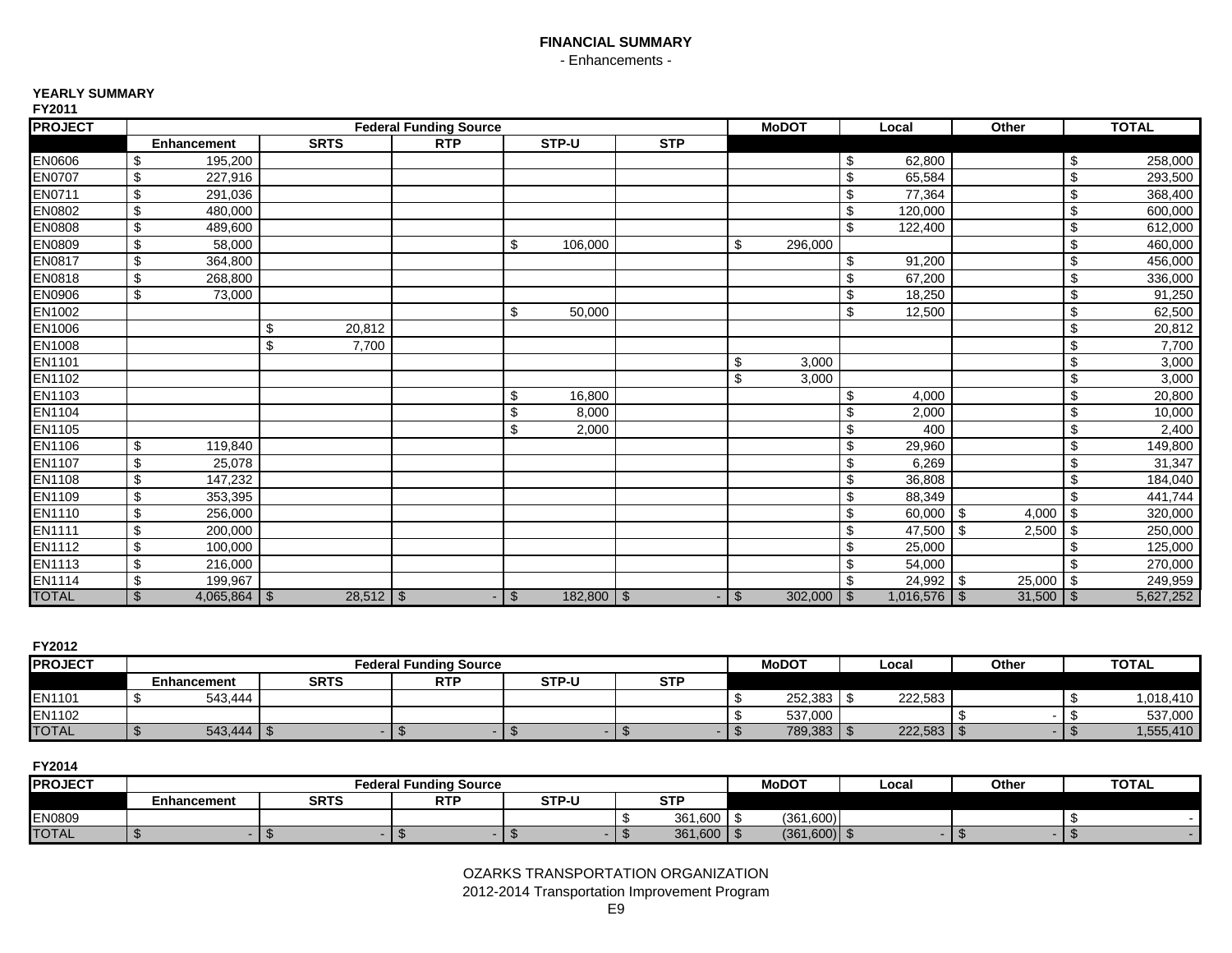# **FINANCIAL SUMMARY** - Enhancements -

**FY2015**

| 1 ZU 1 J       |             |             |                        |       |                           |              |       |       |              |
|----------------|-------------|-------------|------------------------|-------|---------------------------|--------------|-------|-------|--------------|
| <b>PROJECT</b> |             |             | Federal Funding Source |       |                           | <b>MoDOT</b> | Local | Other | <b>TOTAL</b> |
|                | Enhancement | <b>SRTS</b> | <b>RTF</b>             | STP-U | $\sim$ $\sim$ $\sim$<br>ິ |              |       |       |              |
| EN1102         |             |             |                        |       | 428,000                   | (428,000)    |       |       |              |
| <b>TOTAL</b>   |             |             |                        |       | 428,000   \$              | (428,000)    |       |       |              |

|                |                    |                    |             | <b>Federal Funding Source</b> |                 |            | <b>MoDOT</b> | ∟ocal        | Other  | <b>TOTAL</b> |
|----------------|--------------------|--------------------|-------------|-------------------------------|-----------------|------------|--------------|--------------|--------|--------------|
|                | <b>Enhancement</b> |                    | <b>SRTS</b> | <b>RTP</b>                    | <b>STP-U</b>    | <b>STP</b> |              |              |        |              |
| <b>TOTAL</b>   |                    |                    |             |                               |                 |            |              |              |        |              |
| <b>PROGRAM</b> |                    | $4,609,308$ \ \ \$ | 28,512      |                               | 182,800.00   \$ | 789,600    | $301,783$ \$ | 1,239,159 \$ | 31,500 | 7,182,662    |